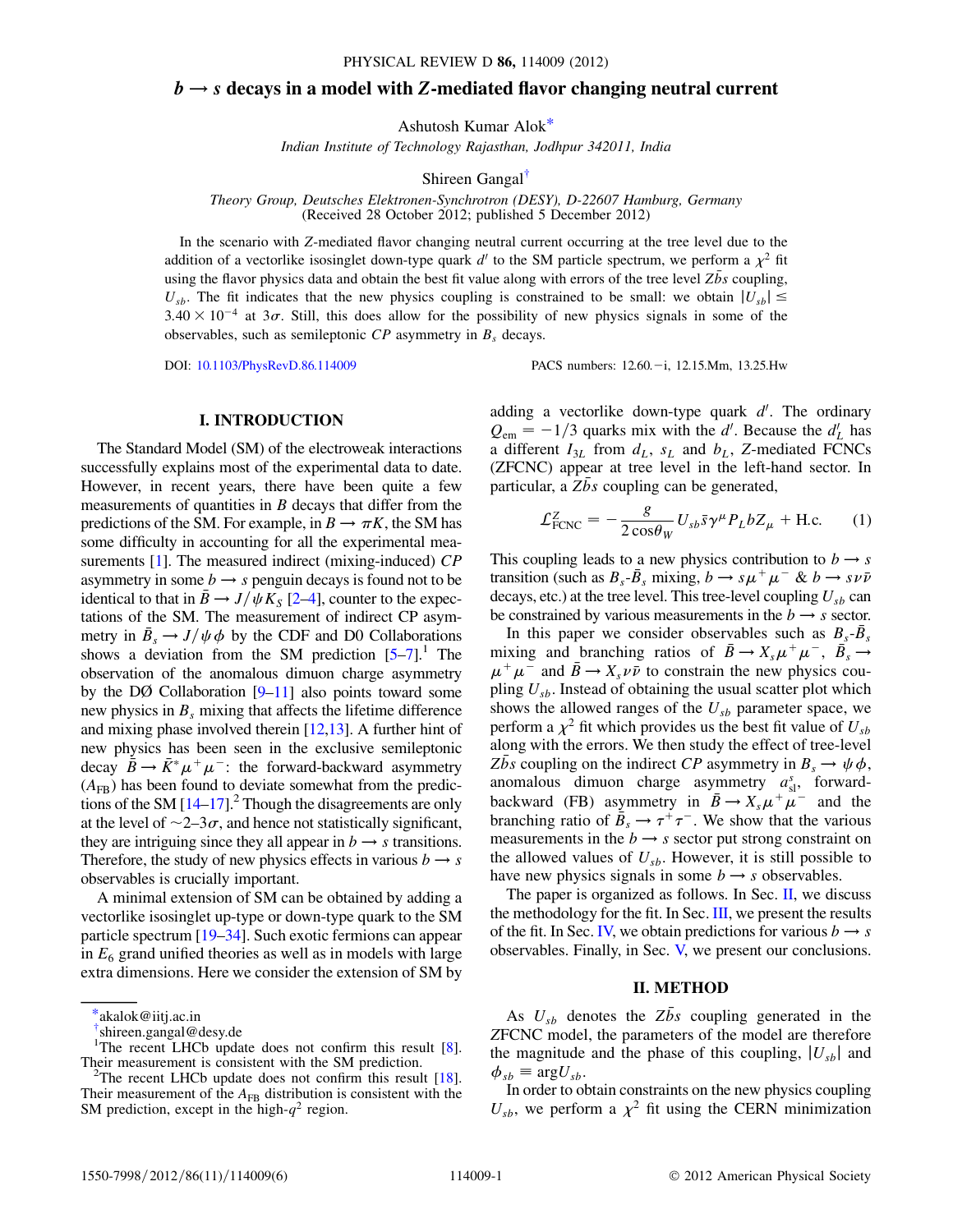#### ASHUTOSH KUMAR ALOK AND SHIREEN GANGAL PHYSICAL REVIEW D 86, 114009 (2012)

code MINUIT [35]. The fit includes observables that have relatively small hadronic uncertainties: (i) the branching ratio of  $\bar{B} \to X_s \mu^+ \mu^-$  in the low- and high- $q^2$  regions, (ii) the branching ratio of  $\bar{B}_s \to \mu^+ \mu^-$ , (iii) the ratio of the branching ratio of  $\bar{B}_s \to \mu^+ \mu^-$  and the mass difference in  $B_s$  system and (iv) the branching ratio of  $\bar{B} \to X_s \nu \bar{\nu}$ . We include both experimental errors and theoretical uncertainties in the fit. In the following subsections, we discuss various observables used as a constraint. The inputs used in our fit are given in Table I.

$$
A. \bar{B} \rightarrow X_s \mu^+ \mu^-
$$

The effective Hamiltonian for the quark-level transition  $b \rightarrow s\mu^{+}\mu^{-}$  in the SM can be written as

$$
\mathcal{H}_{\rm eff} = -\frac{4G_F}{\sqrt{2}} V_{ts}^* V_{tb} \sum_{i=1}^{10} C_i(\mu) O_i(\mu), \tag{2}
$$

where the form of the operators  $O_i$  and the expressions for calculating the coefficients  $C_i$  are given in Ref. [36]. The operator  $O_i$ ,  $i = 1, 6$  can contribute indirectly to  $b \rightarrow s\mu^{+}\mu^{-}$ , and their effects are included in the effective Wilson coefficients  $C_9$  and  $C_7$  [36,37].

The  $Z\bar{b}s$  coupling generated in the ZFCNC model changes the values of the Wilson coefficients  $C_{9,10}$ . The Wilson coefficients  $C_{9,10}^{tot}$  in the ZFCNC model can be written as

$$
C_9^{\text{tot}} = C_9^{\text{eff}} - \frac{\pi}{\alpha} \frac{U_{sb}}{V_{ts}^* V_{tb}} (4\sin^2 \theta_W - 1) \tag{3}
$$

$$
C_{10}^{\text{tot}} = C_{10} - \frac{\pi}{\alpha} \frac{U_{sb}}{V_{ts}^* V_{tb}}.
$$
 (4)

Here  $V_{ts}^* V_{tb} \simeq -0.0403 e^{-i1}$ °. We use the SM Wilson coefficients as given in Ref. [37].

The calculation of branching ratio gives

$$
BR(\bar{B} \to X_s \mu^+ \mu^-) = \frac{\alpha^2 BR(B \to X_c e \bar{\nu})}{4\pi^2 f(\hat{m}_c) \kappa(\hat{m}_c)} \frac{|V_{ts}^* V_{tb}|^2}{|V_{cb}|^2} \times \int D(z) dz,
$$
 (5)

where

$$
D(z) = (1 - z)^2 \left[ (1 + 2z)(|C_9^{\text{tot}}|^2 + |C_{10}^{\text{tot}}|^2) + 4\left(1 + \frac{2}{z}\right)|C_7^{\text{eff}}|^2 + 12 \operatorname{Re}(C_7^{\text{eff}} C_9^{\text{tot}})\right].
$$
 (6)

Here  $z \equiv q^2/m_b^2 \equiv (p_{\mu^+} + p_{\mu^-})^2/m_b^2$  and  $\hat{m}_q = m_q/m_b$ for all quarks q. The expressions for the phase-space factor  $f(\hat{m}_c)$  and the one-loop QCD correction factor  $\kappa(\hat{m}_c)$  are given in Ref. [38].

The theoretical prediction for the branching ratio of  $\bar{B} \to X_s \mu^+ \mu^-$  in the intermediate  $q^2$  region (7 GeV<sup>2</sup>  $\leq$  $q^2 \le 12 \text{ GeV}^2$ ) is rather uncertain due to the nearby charmed resonances. The predictions are relatively cleaner in the low- $q^2$  (1 GeV<sup>2</sup>  $\leq q^2 \leq 6$  GeV<sup>2</sup>) and the high- $q^2$  $(14.4 \text{ GeV}^2 \leq q^2 \leq m_b^2)$  regions. We therefore consider both the low- $q^2$  and high- $q^2$  regions in the fit. We define  $\chi^2$  as

$$
\chi^2_{\bar{B}\to X_s\mu^+\mu^- \colon \text{low}} = \left(\frac{D_{\text{low}} - 5.69947}{1.82522}\right)^2, \tag{7}
$$

$$
\chi_{\bar{B}\to X_s\mu^+\mu^-:\text{ high}}^2 = \left(\frac{D_{\text{high}} - 1.56735}{0.635465}\right)^2,\tag{8}
$$

where

$$
D_{\text{low}} = \int_{\frac{1}{m_b^2}}^{\frac{6}{m_b^2}} D(z) dz = \mathcal{BR}(\bar{B} \to X_s \mu^+ \mu^-)_{\text{low}}
$$
  

$$
\times \frac{4\pi^2 f(\hat{m}_c) \kappa(\hat{m}_c)}{\alpha^2 \mathcal{BR}(B \to X_c e \bar{\nu})} \frac{|V_{cb}|^2}{|V_{ts}^* V_{tb}|^2}
$$
  
= 5.69947 ± 1.82522, (9)

$$
D_{\text{high}} = \int_{\frac{144}{m_b^2}}^{(1 - \frac{m_s}{m_b})^2} D(z) dz = \mathcal{BR}(\bar{B} \to X_s \mu^+ \mu^-)_{\text{high}}
$$
  
 
$$
\times \frac{4\pi^2 f(\hat{m}_c) \kappa(\hat{m}_c)}{\alpha^2 \mathcal{BR}(B \to X_c e \bar{\nu})} \frac{|V_{cb}|^2}{|V_{ts}^* V_{tb}|^2}
$$
  
= 1.56735 ± 0.635465. (10)

Here we have added an overall correction of 30% to the theoretical prediction of  $\mathcal{BR}(B \to X_s\mu^+\mu^-)_{\text{high}}$ , which includes the nonperturbative corrections.

TABLE I. Inputs that we use in order to constrain  $|U_{sb}|$ - $\phi_{sb}$  parameter space. When not explicitly stated, we take the inputs from Particle Data Group [48].

| $\eta_B = 0.5765 \pm 0.0065$ [49]                                    | $\mathcal{BR}(\bar{B}_s \to \mu^+ \mu^-) = (0.0 \pm 2.30) \times 10^{-9}$ [40]                     |  |
|----------------------------------------------------------------------|----------------------------------------------------------------------------------------------------|--|
| $f_{bs} = 0.229 \pm 0.006$ GeV [50,51]                               | $\mathcal{BR}(\bar{B} \to X_s \mu^+ \mu^-)_{\text{low}} = (1.60 \pm 0.50) \times 10^{-6}$ [52,53]  |  |
| $B_{bs} = 1.291 \pm 0.043$ [50,51]                                   | $\mathcal{BR}(\bar{B} \to X_s \mu^+ \mu^-)_{\text{high}} = (0.44 \pm 0.12) \times 10^{-6}$ [52,53] |  |
| $\Delta M_s = (17.69 \pm 0.08) \text{ ps}^{-1}$ [54]                 | $BR(\bar{B} \to X_s \nu \nu) = (0.0 \pm 40) \times 10^{-5}$ [43]                                   |  |
| $\frac{ V_{ts}^*V_{tb} }{ V_{tb} }$ = 0.967 ± 0.009 [50]             | $m_t(m_t) = 163.5$ GeV                                                                             |  |
| $ V_{ts}^*V_{tb}  = -(0.0403 \pm 0.0009)$                            | $m_c/m_b = 0.29 \pm 0.02$                                                                          |  |
| $\mathcal{BR}(B \to X_c \ell \nu) = (10.61 \pm 0.17) \times 10^{-2}$ | $\tau_B = (1.520 \pm 0.020)$ ps [8]                                                                |  |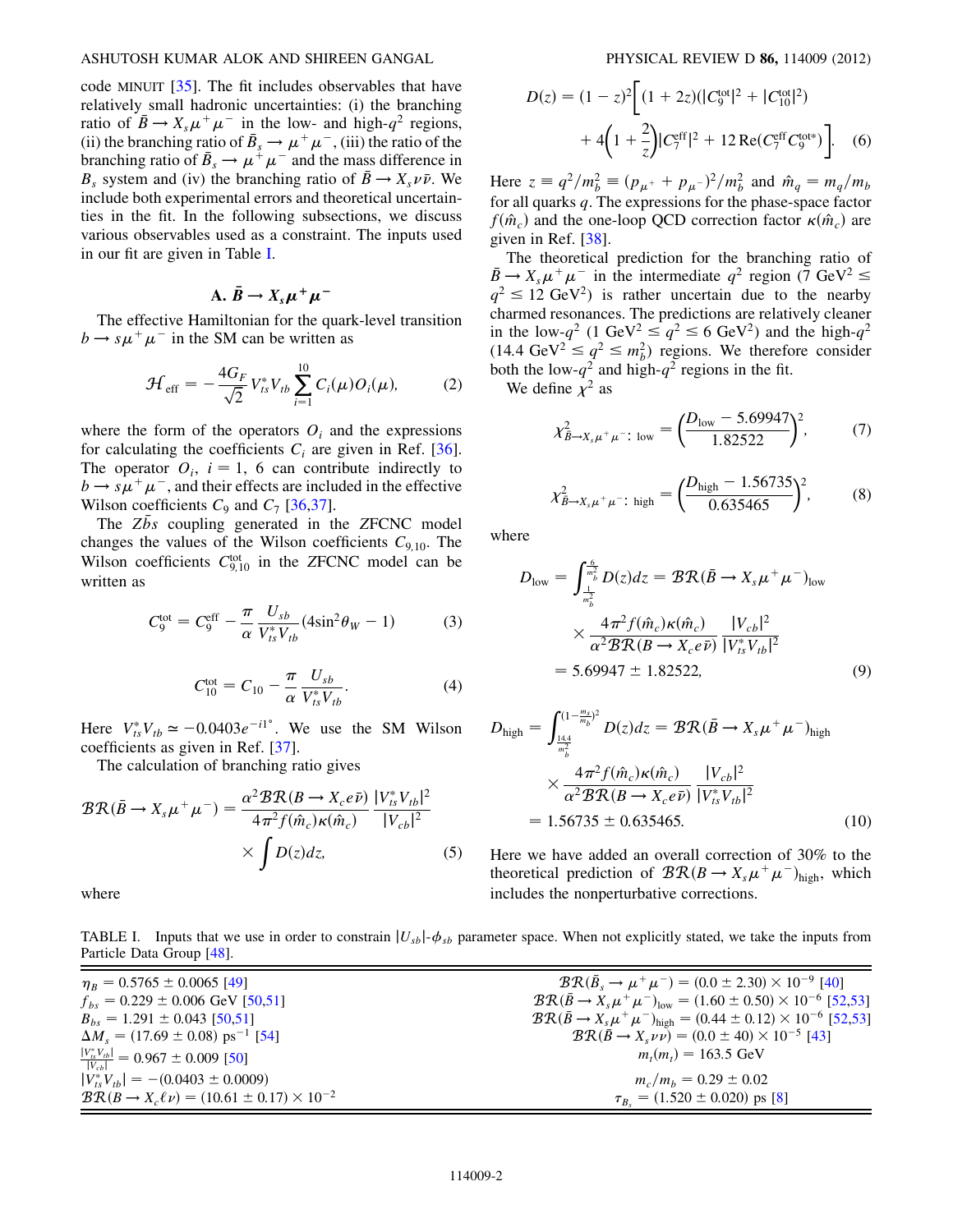$b \rightarrow s$  DECAYS IN A MODEL WITH Z-... PHYSICAL REVIEW D 86, 114009 (2012)

B. 
$$
\bar{B}_s \rightarrow \mu^+ \mu^-
$$

The purely leptonic decay  $\bar{B}_s \to \mu^+ \mu^-$  is chirally suppressed within the SM. The SM prediction for the branching ratio is  $(3.35 \pm 0.32) \times 10^{-9}$  [39]. Recently, LHCb Collaboration reported a very strong upper bound on the branching ratio of  $\bar{B}_s \to \mu^+ \mu^-$ , which is  $3.8 \times 10^{-9}$  at 90% C.L. [40].

The branching ratio of  $\bar{B}_s \to \mu^+ \mu^-$  in the ZFCNC model is given by

$$
BR(\bar{B}_s \to \mu^+ \mu^-) = \frac{G_F^2 \alpha^2 M_{B_s} m_\mu^2 f_{bs}^2 \tau_{B_s}}{16\pi^3} |V_{ts}^* V_{tb}|^2
$$

$$
\times \sqrt{1 - \frac{4m_\mu^2}{M_{B_s}^2} |C_{10}^{\text{tot}}|^2}.
$$
(11)

We define  $\chi^2$  as

$$
\chi^2_{\bar{B}_s \to \mu^+ \mu^-} = \left(\frac{|C_{10}^{\text{tot}}|^2 - 0.0}{13.5408}\right)^2, \tag{12}
$$

with

$$
|C_{10}^{\text{tot}}|^2 = \frac{16\pi^3 \mathcal{BR}(\bar{B}_s \to \mu^+ \mu^-)}{G_F^2 \alpha^2 M_{B_s} m_\mu^2 f_{bs}^2 \tau_{B_s} |V_{ts}^* V_{tb}|^2 \sqrt{1 - \frac{4m_\mu^2}{M_{B_s}^2}}}
$$
  
= 0.0 ± 13.5408. (13)

# C. Ratio of  $\mathcal{BR}(\bar{B}_s \to \mu^+ \mu^-)$  and the mass difference in the  $B_s$  system

The mass difference  $\Delta M_s$  is given by

$$
\Delta M_s = 2|M_{12}^{\rm SM}|. \tag{14}
$$

The SM contribution to  $M_{12}^s$  is

$$
M_{12}^{s,\text{SM}} = \frac{G_F^2}{12\pi^2} (V_{ts}^* V_{tb})^2 M_W^2 M_{B_s} \eta_B f_{B_s}^2 B_{B_s} E(x_t), \quad (15)
$$

where  $x_t = m_t^2/M_W^2$  and  $\eta_B$  is the QCD correction. The loop function  $E(x_t)$  is given by

$$
E(x_t) = \frac{-4x_t + 11x_t^2 - x_t^3}{4(1 - x_t)^2} + \frac{3x_t^3 \ln x_t}{2(1 - x_t)^3}.
$$
 (16)

The mass difference  $\Delta M_s$  in the ZFCNC model is given by [28]

$$
\Delta M_s = \frac{G_F^2}{6\pi^2} |V_{ts}^* V_{tb}|^2 M_W^2 M_{B_s} \eta_B f_{bs}^2 B_{bs} |E(x_t)| |\Delta_s|. \tag{17}
$$

 $\Delta_s$  is given by

$$
\Delta_{s} = 1 + a \left( \frac{U_{sb}}{V_{ts}^{*} V_{tb}} \right) - b \left( \frac{U_{sb}}{V_{ts}^{*} V_{tb}} \right)^{2}, \tag{18}
$$

where

$$
a = 4\frac{C(x_t)}{E(x_t)}, \qquad b = \frac{2\sqrt{2}\pi^2}{G_F M_W^2 E(x_t)}.
$$
 (19)

The loop function  $C(x_t)$  is given by [28]

$$
C(x_t) = \frac{x_t}{4} \left[ \frac{4 - x_t}{1 - x_t} + \frac{3x_t \ln x_t}{(1 - x_t)^2} \right].
$$
 (20)

The term in Eq.  $(17)$  proportional to a is obtained from a diagram with both SM and new physics Z vertices; that, proportional to b, corresponds to the diagram with two new physics Z vertices.

Dividing Eq.  $(11)$  by Eq.  $(17)$ , we get

$$
\frac{\mathcal{BR}(\bar{B}_s \to \mu^+ \mu^-)}{\Delta M_s} = \frac{3\alpha^2 \tau_{B_s} m_\mu^2}{8\pi M_W^2 \eta_B B_{bs} |E(x_t)|} \times \sqrt{1 - \frac{4m_\mu^2}{M_{B_s}^2} \frac{|C_{10}^{\text{tot}}|^2}{|\Delta_s|}}.
$$
 (21)

We define  $\chi^2$  as

$$
\chi_{\rm BR-mix}^2 = \left(\frac{|\mathcal{L}_{10}^{\rm col}|^2 - 0.0}{13.6328}\right)^2, \tag{22}
$$

with

$$
\frac{|C_{10}^{\text{tot}}|^2}{|\Delta_s|} = \frac{\mathcal{BR}(\bar{B}_s \to \mu^+ \mu^-)}{\Delta M_s \sqrt{1 - \frac{4m_\mu^2}{M_{B_s}^2}}} \frac{8\pi M_W^2 \eta_B B_{bs} |E(x_t)|}{3\alpha^2 \tau_{B_s} m_\mu^2}
$$
  
= 0.0 ± 13.6328. (23)

D.  $\bar{B} \to X_s \nu \bar{\nu}$ 

The effective Hamiltonian for the decay  $\bar{B} \to X_s \nu \bar{\nu}$  is given by

$$
H_{\rm eff} = \frac{G_F}{\sqrt{2}} \frac{\alpha}{2\pi \sin^2 \theta_W} V_{ts}^* V_{tb} X_0(x_t) (\bar{s}b)_{V-A} (\bar{\nu} \nu)_{V-A} + \text{H.c.},
$$
\n(24)

with

$$
X_0(x_t) = \frac{x_t}{8} \left[ \frac{2 + x_t}{x_t - 1} + \frac{3x_t - 6}{(x_t - 1)^2} \ln x_t \right].
$$
 (25)

The presence of tree-level  $Z\bar{b}s$  coupling changes the value of the structure function  $X_0(x_t)$ . The structure function within the ZFCNC model can be written as

$$
X'_{0}(x_{t}) = X_{0}(x_{t}) + \left(\frac{\pi \sin^{2} \theta_{W}}{\alpha V_{ts}^{*} V_{tb}}\right) U_{sb}.
$$
 (26)

The branching ratio of  $\bar{B} \to X_s \nu \bar{\nu}$  is given by [41,42]

$$
\mathcal{BR}(\bar{B} \to X_s \nu \bar{\nu}) = \mathcal{BR}(B \to X_c e \bar{\nu}) \frac{\tilde{C}^2 \bar{\eta}}{|V_{cb}|^2 f(\hat{m}_c) \kappa(\hat{m}_c)},
$$
\n(27)

where  $\tilde{C}^2$  is given by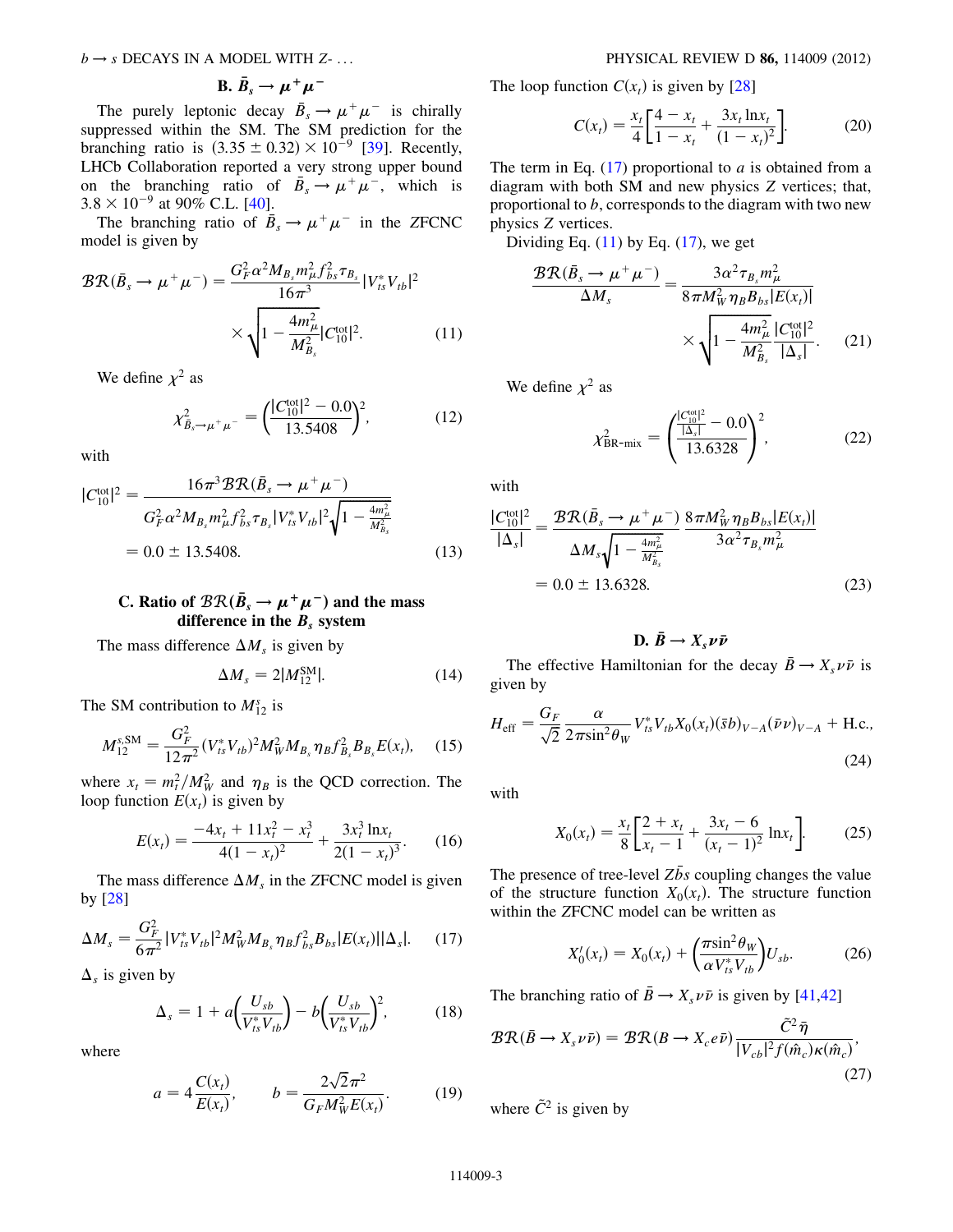ASHUTOSH KUMAR ALOK AND SHIREEN GANGAL PHYSICAL REVIEW D 86, 114009 (2012)

$$
\tilde{C}^2 = \frac{\alpha^2}{2\pi^2 \sin^4 \theta_W} |V_{ts}^* V_{tb} X_0'(x_t)|^2.
$$
 (28)

We define  $\chi^2$  as

$$
\chi^2_{\bar{B}\to X_s\nu\bar{\nu}} = \left(\frac{|V_{ts}^*V_{tb}X_0'(x_t)|^2 - 0.0}{0.069157}\right)^2,\tag{29}
$$

with

$$
|V_{ts}^* V_{tb} X_0'(x_t)|^2 = \frac{\mathcal{BR}(\bar{B} \to X_s \nu \bar{\nu})}{\mathcal{BR}(B \to X_c e \bar{\nu})} \times \frac{2\pi^2 \sin^4 \theta_W |V_{cb}|^2 f(\hat{m}_c) \kappa(\hat{m}_c)}{\bar{\eta} \alpha^2} = 0.0 \pm 0.069157.
$$
 (30)

Here we have used the present upper bound  $BR(B \rightarrow$  $X_s \nu \bar{\nu}$   $> 64 \times 10^{-5}$  at 90% C.L. [43] which can be written as  $(0.0 \pm 40) \times 10^{-5}$ .

Therefore, the total  $\chi^2$  can be written as

$$
\chi_{\text{total}}^2 = \chi_{\bar{B}\to X_s\mu^+\mu^-}^2; \text{ low} + \chi_{\bar{B}\to X_s\mu^+\mu^-}^2; \text{ high} + \chi_{\bar{B}_s\to\mu^+\mu^-}^2 + \chi_{\text{BR-mix}}^2 + \chi_{\bar{B}\to X_s\nu\bar{\nu}}^2.
$$
 (31)

## III. RESULTS OF THE FIT

The results of these fits are presented in Table II. It may be observed that the  $\chi^2$  per degree of freedom is small, indicating that the fit is good. We observe that the present flavor data put strong constraint on  $Z\bar{b}s$  coupling. At  $3\sigma$ , we obtain  $|U_{sb}| \le 3.40 \times 10^{-4}$ .

## IV. PREDICTIONS

## A. Semileptonic asymmetry  $a_{sl}^s$

The expression for the semileptonic asymmetry  $a_{sl}^s$  is given by

$$
a_{\rm sl}^s = \frac{|\Gamma_{12}^s|}{|M_{12}^s|} \sin \phi_s = \frac{|\Gamma_{12}^s|}{|M_{12}^{s,\rm SM}|} \frac{\sin \phi_s}{|\Delta_s|},\tag{32}
$$

where the CP violating phase  $\phi_s$  is defined by the following equation,

$$
\phi_s \equiv \text{Arg}\bigg[-\frac{M_{12}^s}{\Gamma_{12}^s}\bigg].\tag{33}
$$

The parameter  $\Delta_s$  takes into account the new physics effects in mixing and is defined as

TABLE II. The results of the fit to the parameters of the ZFCNC model.

| Parameter                                | Value                            |
|------------------------------------------|----------------------------------|
| $ U_{sb} $                               | $(0.90 \pm 0.83) \times 10^{-4}$ |
|                                          | $(0.00 \pm 181.34)$ °            |
| $\frac{\phi_{sb}}{\chi^2/\text{d.o.f.}}$ | 1.72/3                           |

TABLE III. ZFCNC predictions for potential observables.

| <b>Observables</b>                      | Predictions       |                    |  |
|-----------------------------------------|-------------------|--------------------|--|
|                                         | <b>SM</b>         | <b>ZFCNC</b>       |  |
| $\phi_s^{\Delta}$ (rad)                 | 0                 | $(0.00 \pm 0.03)$  |  |
| $ \Delta_{s} $                          |                   | $1.01 \pm 0.01$    |  |
| $a_{\rm sl}^s \times 10^5$              | $(1.92 \pm 0.67)$ | $(1.98 \pm 13.88)$ |  |
| $Br(B_s \to \tau^+ \tau^+) \times 10^7$ | $5.74 \pm 0.27$   | $3.34 \pm 1.92$    |  |
| $(q^2)$ <sup>ncl</sup> GeV <sup>2</sup> | $3.33 \pm 0.25$   | $3.38 \pm 0.26$    |  |

$$
M_{12}^{s} = M_{12}^{s, \text{SM}} \bigg( 1 + \frac{M_{12}^{s, \text{NP}}}{M_{12}^{s, \text{SM}}} \bigg) = M_{12}^{s, \text{SM}} \Delta_{s} = M_{12}^{s, \text{SM}} |\Delta_{s}| e^{\phi_{s}^{\Delta}}.
$$
\n(34)

Thus  $\phi_s$  can be written as

$$
\phi_s = \phi_s^{\Delta} + \phi_s^{SM}, \tag{35}
$$

where  $\phi_s^{\text{SM}} = (3.84 \pm 1.05) \times 10^{-3}$  [44]. Also, one has [45,46]

$$
\frac{|\Gamma_{12}^s|}{|M_{12}^{s,\text{SM}}|} = (5.0 \pm 1.1) \times 10^{-3}.
$$
 (36)

The predictions for  $\phi_s^{\Delta}$ ,  $|\Delta_s|$  and  $a_{sl}^s$  in the ZFCNC model are given in Table III. We see that it is possible to have large deviations in  $\phi_s$  (and hence  $a_{sl}^s$ ) from its SM predictions.

#### B. Zero of forward-backward asymmetry

The FB asymmetry of muons in  $\bar{B} \to X_s \mu^+ \mu^-$  is obtained by integrating the double differential branching ratio ( $\frac{d^2 \mathcal{B} \mathcal{R}}{dz d \cos \theta}$  $\frac{d^2 B}{dz d\cos\theta}$ ) with respect to the angular variable  $\cos\theta$ [47]

$$
A_{\rm FB}(z) = \frac{\int_0^1 d\cos\theta \frac{d^2 \mathcal{B} \mathcal{R}}{dz d\cos\theta} - \int_{-1}^0 d\cos\theta \frac{d^2 \mathcal{B} \mathcal{R}}{dz d\cos\theta}}{\int_0^1 d\cos\theta \frac{d^2 \mathcal{B} \mathcal{R}}{dz d\cos\theta} + \int_{-1}^0 d\cos\theta \frac{d^2 \mathcal{B} \mathcal{R}}{dz d\cos\theta}},\tag{37}
$$

where  $\theta$  is the angle between the momentum of the B-meson and that of  $\mu^+$  in the dimuon center-of-mass frame.

Within the ZFCNC model, FB asymmetry in  $\bar{B} \rightarrow$  $X_s\mu^+\mu^-$  is given by

$$
A_{\rm FB}(z) = \frac{-3E(z)}{D(z)},
$$
\n(38)

where  $D(z)$  is given in Eq. (6) and  $E(z)$  by

$$
E(z) = \text{Re}(C_9^{\text{tot}}C_{10}^{\text{tot*}})z + 2\,\text{Re}(C_7^{\text{eff}}C_{10}^{\text{tot*}}). \tag{39}
$$

Zero of  $A_{FB}(z)$  is determined by

$$
E(z) = \text{Re}(C_9^{\text{tot}} C_{10}^{\text{tot*}})z + 2 \text{Re}(C_7^{\text{eff}} C_{10}^{\text{tot*}}) = 0. \quad (40)
$$

The prediction for  $(q^2)_{0}^{\text{incl}}$  in the ZFCNC model is given in Table III. One can see that large deviations from the SM prediction are not possible.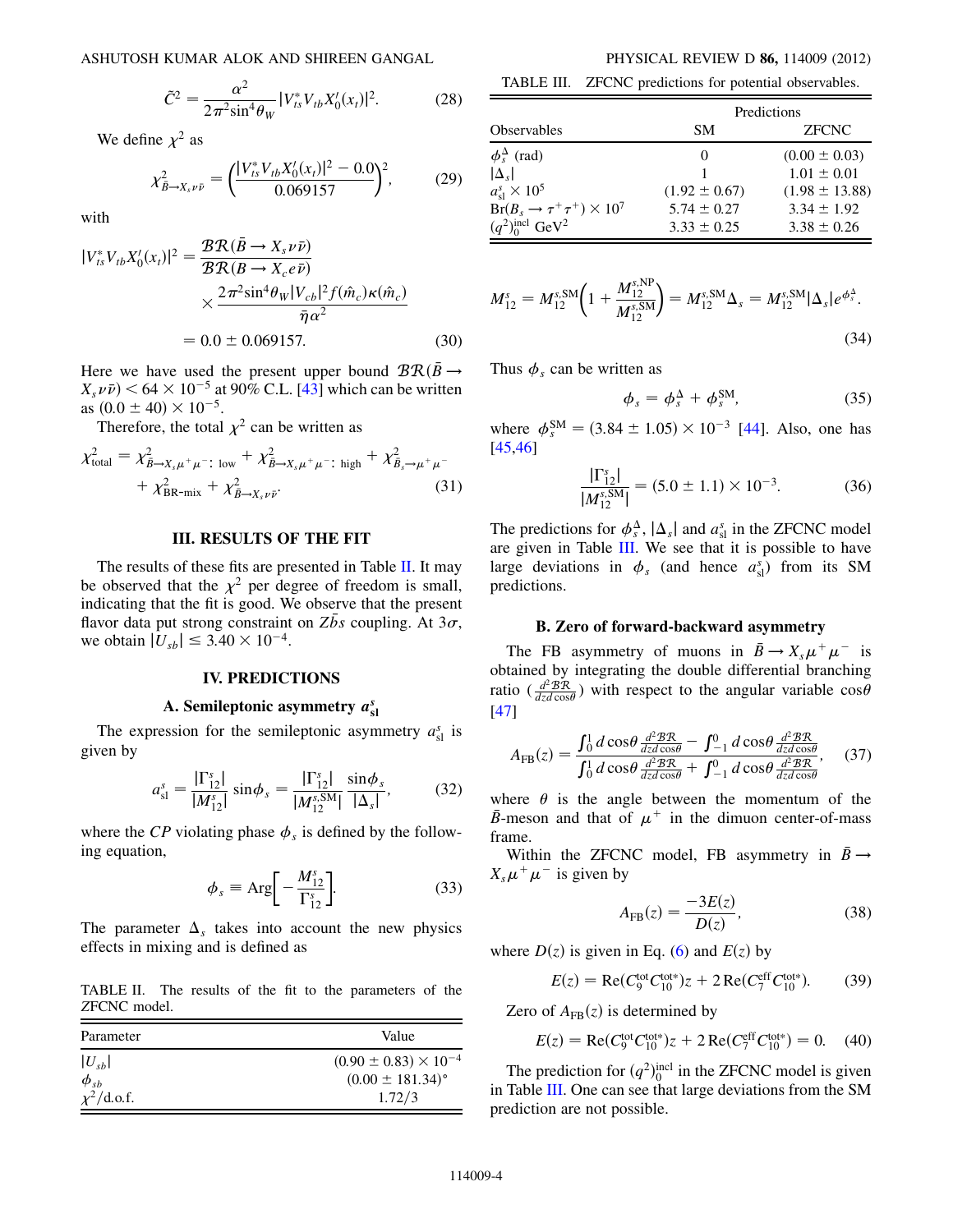C. 
$$
\mathcal{BR}(\bar{B}_s \to \tau^+ \tau^-)
$$

The branching ratio of  $\bar{B}_s \to \tau^+ \tau^-$  in the ZFCNC model is given by

$$
BR(\bar{B}_s \to \tau^+ \tau^-) = \frac{3\alpha^2 \tau_{B_s} m_\tau^2}{8\pi M_W^2 \eta_B B_{bs} |E(x_t)|} \times \sqrt{1 - \frac{4m_\tau^2}{M_{B_s}^2} \frac{|C_{10}^{\text{tot}}|^2}{|\Delta_s|} \Delta M_s}.
$$
 (41)

The prediction for  $\mathcal{BR}(\bar{B}_s \to \tau^+\tau^-)$  in the ZFCNC model is given in Table III. We see that it is possible to have large suppression in  $\mathcal{BR}(\bar{B}_s \to \tau^+ \tau^-)$  as compared to its SM prediction.

## V. CONCLUSION

In this paper, we consider a minimal extension of the SM by adding a vectorlike isosinglet down-type quark  $d'$  to the SM particle spectrum. As a consequence, Z-mediated FCNCs appear at tree level in the left-hand sector. In particular, we are interested in Zbs coupling which leads to a new physics contribution to  $b \rightarrow s$  transition such as  $B_s$ - $\bar{B}_s$  mixing and  $b \rightarrow s\mu^+\mu^-$ ,  $b \rightarrow s\nu\bar{\nu}$  decays, etc. at the tree level. Using inputs from several observables in flavor physics, we perform a  $\chi^2$  fit to constrain the tree-level  $Z\bar{b}s$  coupling,  $U_{sb}$ . The fit takes into account both the theoretical as well as the experimental uncertainties. We conclude the following:

- (i)  $\chi^2$  per degree of freedom is small, indicating that the fit is good. This is expected as the SM itself is in good agreement with the data.
- (ii) The present data put strong constraint on the Zbs coupling. At  $3\sigma$ ,  $|U_{sb}| \leq 3.40 \times 10^{-4}$ .
- (iii) The predictions for various  $b \rightarrow s$  observables such as semileptonic  $CP$  asymmetry in  $B_s$  decays, zero of FB asymmetry of muons in  $\bar{B} \to X_s \mu^+ \mu^-$  and branching ratio of  $\bar{B}_s \rightarrow \tau^+ \tau^-$  are consistent with their SM predictions. However, due to large errors, it is still possible to have new physics signals in some of the observables such as semileptonic CP asymmetry in  $B_s$  decays. Hence, the ZFCNC model neither predicts a significant deviation from the SM nor forbids such possibility of a large deviation due to large errors.

## ACKNOWLEDGMENTS

We thank Soumitra Nandi for helpful collaboration on several parts of this analysis. The work of S. G. is supported by DFG Emmy Noether Grant No. TA 867/1-1.

- [1] In the latest update of the  $\pi K$  puzzle, it was seen that, although NP was hinted at in  $B \to \pi K$  decays, it could be argued that the SM can explain the data, see S. Baek, C.-W. Chiang, and D. London, Phys. Lett. B 675, 59 (2009).
- [2] H.-Y. Cheng, C.-K. Chua, and A. Soni, Phys. Rev. D 72, 094003 (2005).
- [3] G. Buchalla, G. Hiller, Y. Nir, and G. Raz, J. High Energy Phys. 09 (2005) 074.
- [4] E. Lunghi and A. Soni, J. High Energy Phys. 08 (2009) 051.
- [5] T. Aaltonen et al. (CDF Collaboration), Phys. Rev. Lett. 100, 161802 (2008).
- [6] T. Aaltonen et al. (CDF Collaboration), Phys. Rev. Lett. 100, 121803 (2008); D0 Collaboration, Conference Note 5933-CONF, May 28, 2009, http://www-d0.fnal.gov/ Run2Physics/WWW/results/prelim/B/B58/B58.pdf.
- [7] D. Asner et al. (Heavy Flavor Averaging Group Collaboration), arXiv:1010.1589.
- [8] The LHCb Collaboration, Report No. LHCb-CONF-2011-056; Report No. LHCb-CONF-2012-002.
- [9] D0 Collaboration, Phys. Rev. D 82, 032001 (2010).
- [10] D0 Collaboration, Phys. Rev. Lett. 105, 081801 (2010).
- [11] D0 Collaboration, *Phys. Rev. D 84, 052007 (2011).*
- [12] A. Dighe, A. Kundu, and S. Nandi, Phys. Rev. D 76, 054005 (2007).
- [13] A. Dighe, A. Kundu, and S. Nandi, *Phys. Rev. D* 82, 031502 (2010).
- [14] J. T. Wei et al. (BELLE Collaboration), Phys. Rev. Lett. 103, 171801 (2009).
- [15] B. Aubert et al. (BABAR Collaboration), *Phys. Rev. D* 79, 031102 (2009).
- [16] T. Aaltonen et al. (CDF Collaboration), Phys. Rev. Lett. 108, 081807 (2012).
- [17] A. K. Alok, A. Dighe, D. Ghosh, D. London, J. Matias, M. Nagashima, and A. Szynkman, J. High Energy Phys. 02 (2010) 053; A. K. Alok, A. Datta, A. Dighe, M. Duraisamy, D. Ghosh, and D. London, J. High Energy Phys. 11 (2011) 121.
- [18] The LHCb Collaboration, Report No. LHCb-CONF-2012- 008.
- [19] F. del Aguila and J. Cortes, *Phys. Lett.* **156B**, 243 (1985).
- [20] G.C. Branco and L. Lavoura, Nucl. Phys. **B278**, 738 (1986).
- [21] F. del Aguila, M. K. Chase, and J. Cortes, Nucl. Phys. B271, 61 (1986).
- [22] Y. Nir and D. J. Silverman, *Phys. Rev. D* **42**, 1477 (1990).
- [23] G.C. Branco, T. Morozumi, P.A. Parada, and M.N. Rebelo, Phys. Rev. D 48, 1167 (1993).
- [24] V.D. Barger, M.S. Berger, and R.J.N. Phillips, *Phys. Rev.* D 52, 1663 (1995).
- [25] D. Silverman, Int. J. Mod. Phys. A 11, 2253 (1996).
- [26] L. Lavoura and J.P. Silva, *Phys. Rev. D* 47, 1117 (1993).